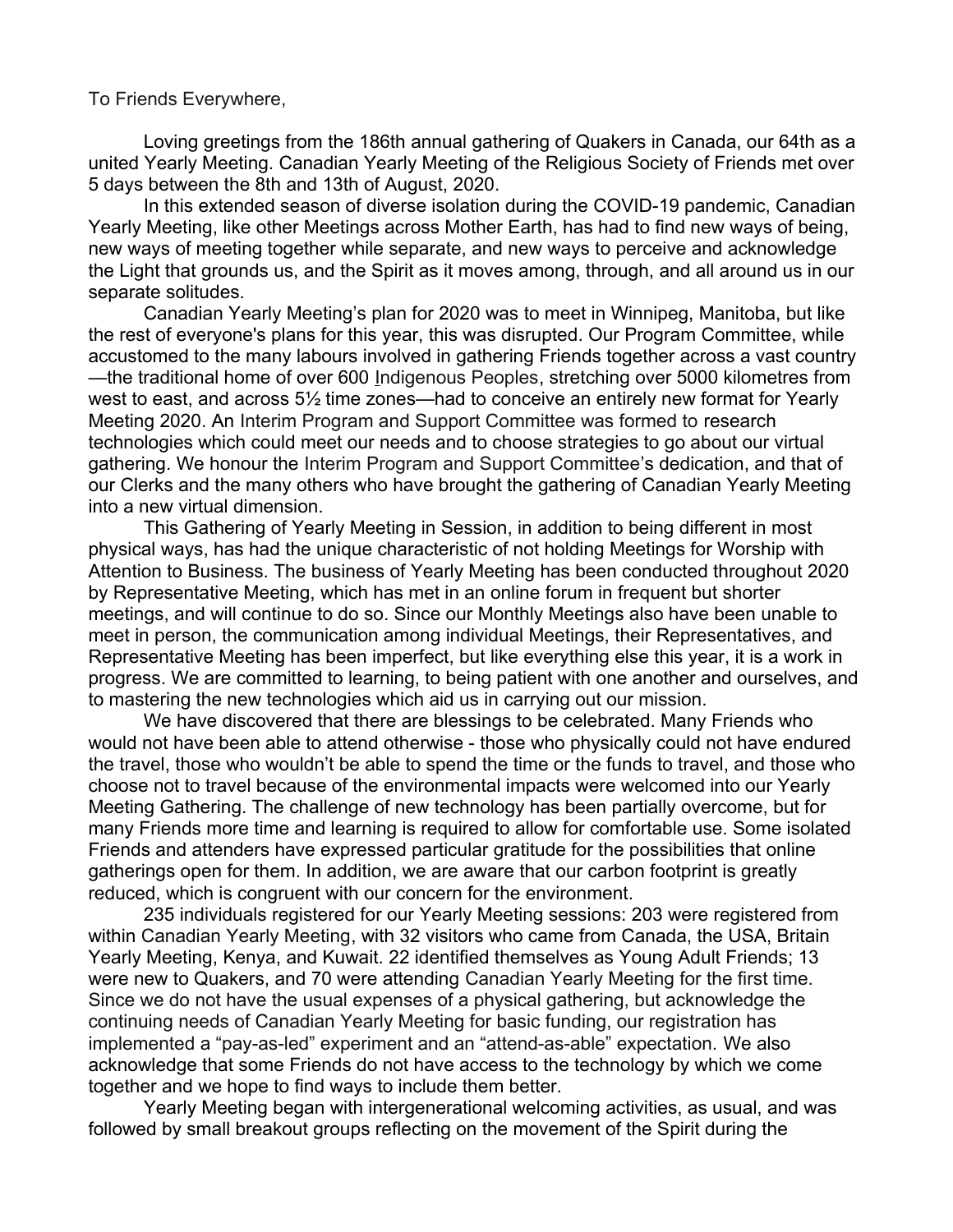pandemic year. As Friends gathered via Zoom for silent worship, they were warmed by seeing one another's faces. There was vocal ministry reminding us of love and tenderness, as well as tenacity and mutual support.

A Friend who has travelled in the ministry invited us to listen deeply during our time together—and always—for the Spirit as expressed through its many voices, and reminded us that we need to discern when our own egos are at play, clouding our listening and understanding. We were asked to look at the racism and white supremacy ideology that we all house (both individually and collectively within Canadian Yearly Meeting and the broader community of the Religious Society of Friends), because it is part of the very fabric of current society. We must grow our hearts wider and stronger in order to do the hard but crucial work to heal these harms and divides and come together in wholeness.

Following the opening Meeting for Worship, visitors from Britain, Kenya, and the United States introduced themselves. A Friend from the John Joseph Gurney tradition of Quakers expressed feeling warmly welcomed, and affirmed that we are all children of George Fox.

The lives of many Friends who have died since our last Yearly Meeting in session were celebrated in a Memorial Meeting for Worship. Friends found it profoundly moving and uplifting to learn more about beloved Friends, and to celebrate their gifts.

Our tradition for Canadian Yearly Meeting in session is to create a daily newsletter throughout the yearly meeting gathering called "The Daily Quacker." This year, for the first time, it was published online at [quaker.ca](http://quaker.ca/) as "The Daily e-Quacker".

We heard the report from the Change and Sustainable Transformation working group. After giving the statement of purpose for Canadian Yearly Meeting, the clerk of the working group presented a suggested structure for holding Canadian Yearly Meetings in the future. The 2021 Gathering is currently planned to be held in Winnipeg in August, 2021, on Treaty 1 territory, traditional lands of the Anishinaabe, Cree, and Dakota, and the heart of the Manitoba Metis Nation. Since this year's gathering of Canadian Yearly Meeting is not constituted as a decision-making body, this report was received in order for Friends to do further discernment individually and within their local Meetings, as we find our way forward as a Yearly Meeting.

The week progressed with Meetings for Worship and Worship-sharing, 14 small Worship Sharing groups, our traditional "Experience of the Spirit in my Life," and an event with LGBTQ+ Friends. The physical, social, and spiritual challenges of life during a pandemic, especially for Friends who are aging or living alone, or both, were voiced and supported. As ever, Continuing Meeting of Ministry and Counsel cared for the worshipful nature of the week, both in and out of Meetings for Worship, for which we are grateful.

There were special presentations: "Two Row on the Grand: A Learning Journey," regarding the relationship of settlers with Indigenous Peoples in Canada, and "Quaker Leadings and our Calling in these Times," with Alastair McIntosh of Glasgow Meeting. Alistair urged us to think in depth about our concern for the environment and global warming, and the climate of racism and how we respond. He asked us to consider what we can uniquely offer that is not being done already in the secular world, and called for our actions to be based on spirituality, reminding us that we have practices and experiences of deep discernment. "Defunding Criminal Justice – Transforming, Abolishing, and What Comes Next," offered the opportunity to explore this vitally urgent issue. These inspiring presentations nurtured our faith and inspired us to action.

Part way through the week, the need for a Meeting for Healing was made known and was quickly put in place. It was a tender time of sharing, where the Spirit's healing presence was palpable. Zoom was no barrier to the love shared, and the time was just as rich as in past years.

A chat platform incongruously called "Discord" was used by many Friends to discuss